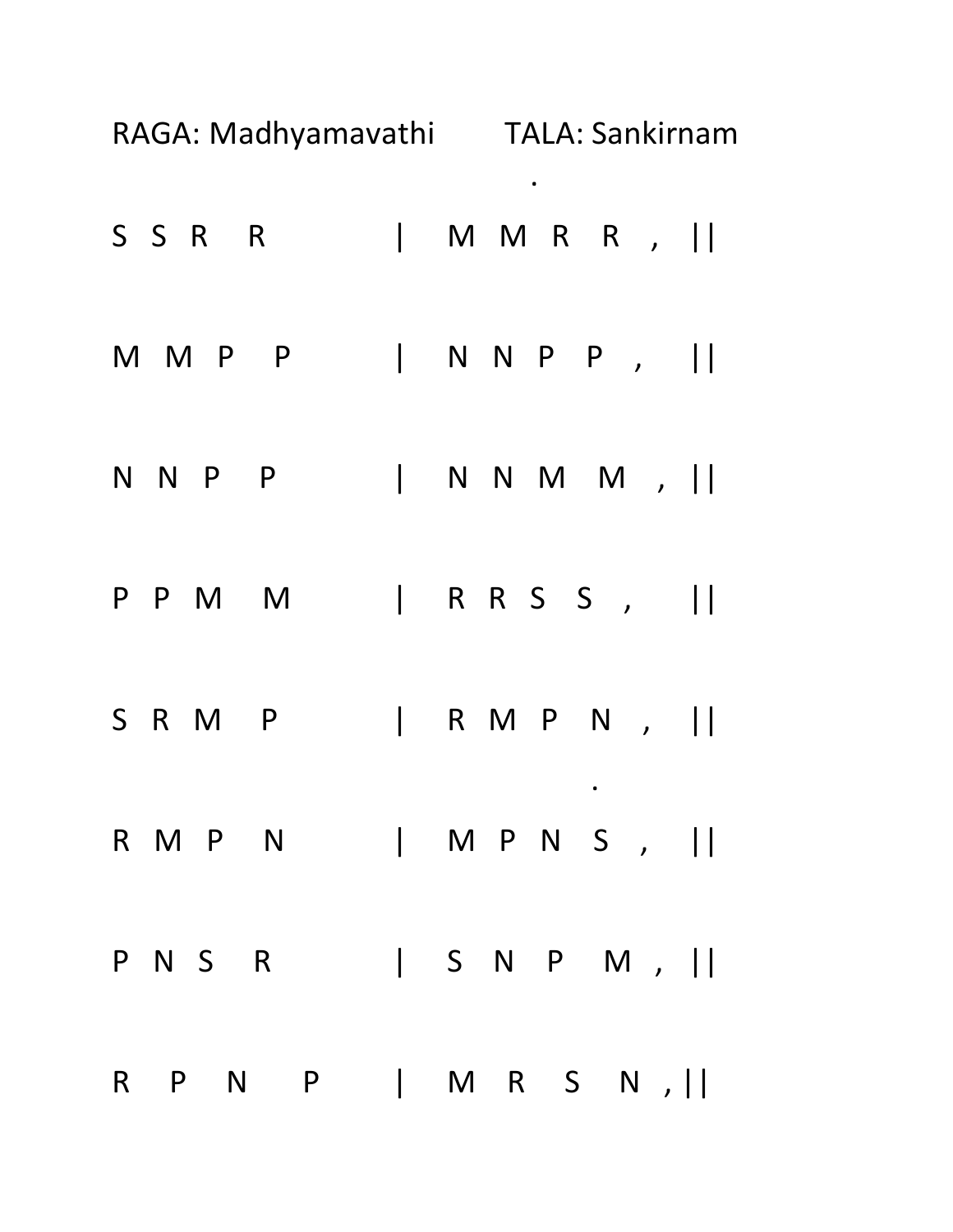| S S S S |               |  |  |  | N S N S ,                                                                   |  |
|---------|---------------|--|--|--|-----------------------------------------------------------------------------|--|
|         | R R R R       |  |  |  | $ M R M R$ , $  $                                                           |  |
|         | M M M M       |  |  |  |                                                                             |  |
|         | P P P P       |  |  |  |                                                                             |  |
| P N S R |               |  |  |  | M R S , N                                                                   |  |
| , S N   | <b>P</b>      |  |  |  | $\begin{array}{ ccc } \hline \quad & N \quad , & P \quad , & N \end{array}$ |  |
|         | PMP,   M, PMR |  |  |  |                                                                             |  |
|         |               |  |  |  |                                                                             |  |
| P N S R |               |  |  |  | MRS, N                                                                      |  |